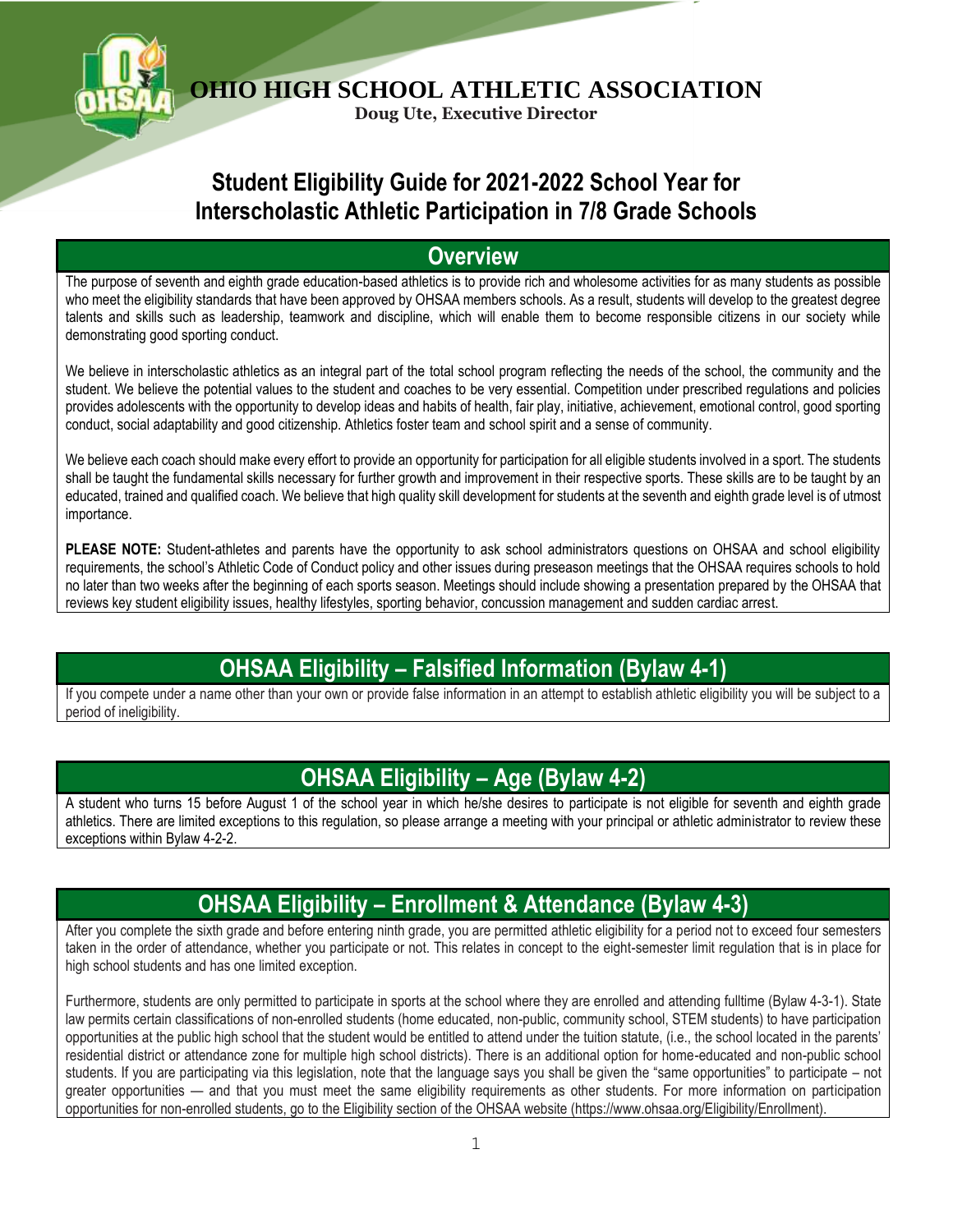

**Doug Ute, Executive Director**

# **OHSAA Eligibility – Scholarship (Bylaw 4-4)**

In order to maintain eligibility for grades 7 and 8, you must be currently enrolled in a member school or be participating in accordance with state law, and you must have received passing grades **in a minimum of four (4) classes** in the immediately preceding grading period.

Summer school and other educational options may not be used to bring a student into compliance with scholarship bylaws, nor can they be used to compensate for lack of courses taken in the preceding grading period.

Your semester or yearly grades have no effect on OHSAA eligibility (although they could, depending upon your school's official grading periods). OHSAA eligibility is dependent upon grades received in the immediately preceding grading period.

In order to be eligible for the first grading period upon entrance into grade 9, you must have received passing grades **in a minimum of four (4) classes** in the immediately preceding grading period.

# **OHSAA Eligibility – Conduct, Character & Discipline (Bylaw 4-5)**

In matters pertaining to personal conduct in which athletic contests and their related activities are not involved, the school itself is to be the sole judge as to whether the student may participate in athletics. In matters pertaining to personal conduct in which athletic contests and their related activities are involved, the principal and game officials shall file a report and the OHSAA office shall have jurisdiction to determine additional penalties including whether or not the student may participate in athletics. Further, any student who is subject to a penalty or consequences for violations of a school's Board adopted Code of Conduct (Student, Athletic) shall be declared ineligible in the event the student transfers to another school before the penalty or consequence has been fully served.

#### **OHSAA Eligibility – Residency (Bylaw 4-6)**

If your parent(s) or legal guardian live outside of Ohio, you will be ineligible unless one of the exceptions to the residencey bylaw is met. The exceptions for out-of-state residency are found within Bylaw 4-6.

### **OHSAA Eligibility – Transfers (Bylaw 4-7)**

The transfer bylaw is not applicable for seventh and eighth grade students. However, after completing eighth grade and/or establishing ninthgrade eligibility, a transfer to a different high school will mean you may lose eligibility for interscholastic athletics at your new school for a period of time. For the specifics on the period of ineligibility, visit [www.ohsaa.org.](http://www.ohsaa.org/) 

## **OHSAA Eligibility – International & Exchange Students (Bylaw 4-8)**

If you are an International Student, you are ineligible unless you live in Ohio with your parent(s) or unless you meet one of the exceptions to the International & Exchange student bylaw (Bylaw 4-8). Please schedule a meeting with your school administrator to discuss the different exceptions.

#### **OHSAA Eligibility – Recruiting (Bylaw 4-9)**

You may be declared ineligible if you are recruited by a person or group of persons to transfer to or enroll in a high school for athletic purposes. This may include your transferring to a school at which one of your former school coaches has been hired. In addition, any attempt by you to recruit a prospective student-athlete for athletic purposes is also prohibited. A violation may also affect the eligibility of the school team.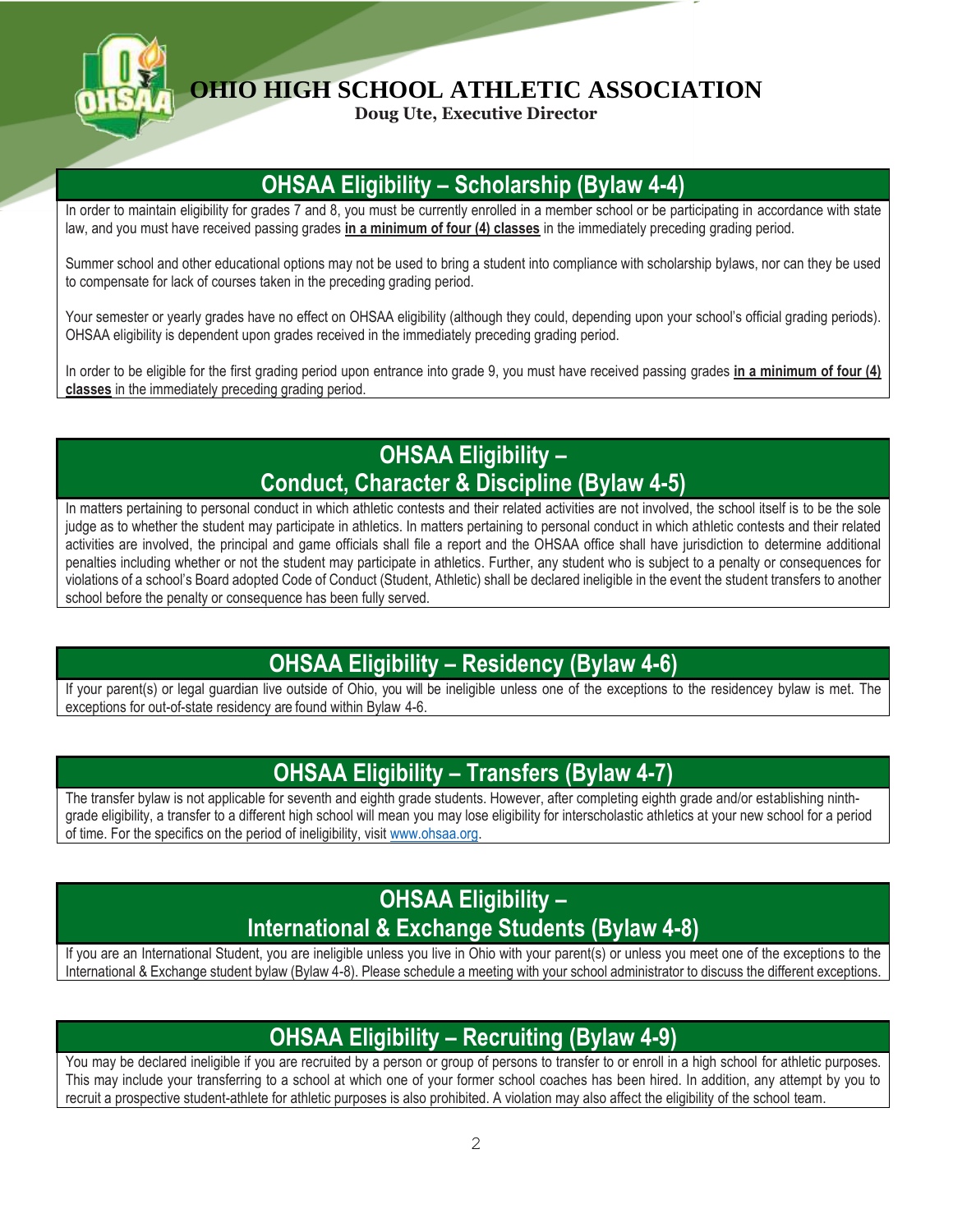

**Doug Ute, Executive Director**

#### **OHSAA Eligibility – Amateurism/Awards (Bylaw 4-10/Bylaw 5)**

You may receive awards valued at \$400 or less from any source as a result from participation in any sport in which you are an interscholastic athlete as long as the award is not dependent upon your performance/finish. However, you may never accept cash awards. You will lose your amateur status in a sport and forfeit your eligibility if you:

- Compete for money or other compensation.
- Capitalize on your athletic fame by receiving money, merchandise or services.
- Sign a contract or make a commitment to play professional athletics.
- Receive services, merchandise or any form of financial assistance from a professional sports organization.
- Compete with a professional athletics team even if no pay is received.
- Enter into an agreement with a sports or marketing agent.

Expenses for travel, meals and lodging may be accepted provided they are available to all participants and they are not contingent upon your team's and/or your finish. A form is available at [www.ohsaa.org](http://www.ohsaa.org/) to maintain amateur status and must be submitted to the OHSAA.

#### **OHSAA Sport Regulation – Open Gyms/Facilities**

School officials may designate open gyms/facilities, the sport to be played, the grade levels involved and may also limit participants to those from your school. You may participate in open gyms/facilities, but remember:

- No one from the respective school may be excluded from participating;
- No one shall be required to attend;
- No school officials may invite selected students or determine the teams;
- No school officials may transport students to or from either school or non-school facilities;
- No coaching or instruction may be provided.

The OHSAA may impose penalties against you, your school and/or your coach for violating these regulations.

#### **OHSAA Sport Regulation – Instruction**

There are restrictions on the instruction you can receive from school coaches outside of your season. Some of these regulations are also different for team sports vs. individual sports. Before receiving instruction outside the season from your school coaches, visit [https://ohsaaweb.blob.core.windows.net/files/Sports/GeneralSportRegs2021\\_22.pdf](https://ohsaaweb.blob.core.windows.net/files/Sports/GeneralSportRegs2021_22.pdf) and review the section on Instructional Programs to ensure

all regulations are being followed. Some other key notes on these regulations:

- Besides during the season of your sport, school coaches may also provide team instruction between June 1 and July 31. This would include such activities as volleyball, field hockey, soccer, basketball, ice hockey, lacrosse, baseball or softball teams competing in tournaments or 'shootouts;' football teams participating in 7-on-7's, or coaches conducting or taking teams to instructional camps from June 1-July 31 only.
- Between August 1 and May 31 and outside defined "no contact periods," school coaches may also provide individual instruction outside the season of play. There are restrictions for team sports, so review the OHSAA's Individual Skill Instruction regulations to ensure all standards are being followed.
- Individual skill instruction from non-school coaches may be received in any sport by a squad member at any time in individual or group lessons *provided* that these individual skill instructions do not violate any Board of Education, school administrators' or coaches' policies.
- It is a violation if a coach suggests your participation in instructional programs is mandatory outside the school season.

#### **OHSAA Sport Regulation – Preparticipation Evaluation & Consent Forms**

Before the student's first practice (or prior to the student's first participation should he/she join the team after the season has started), each student must have had a physical examination within the past year and an examination form signed by a medical examiner must be on file at your school. Physical examinations are valid for participation for 13 months from the date of the exam except for those that take place from May 1-June 1. Those exams are valid for one year plus through the end of the next school year's spring sports season.

In addition, no student will be eligible unless that student and his or her parents have signed the OHSAA Authorization Form, the OHSAA Eligibility & Authorization Statement, the Concussion Form and the Sudden Cardiac Arrest Form, all of which must be on file at your school.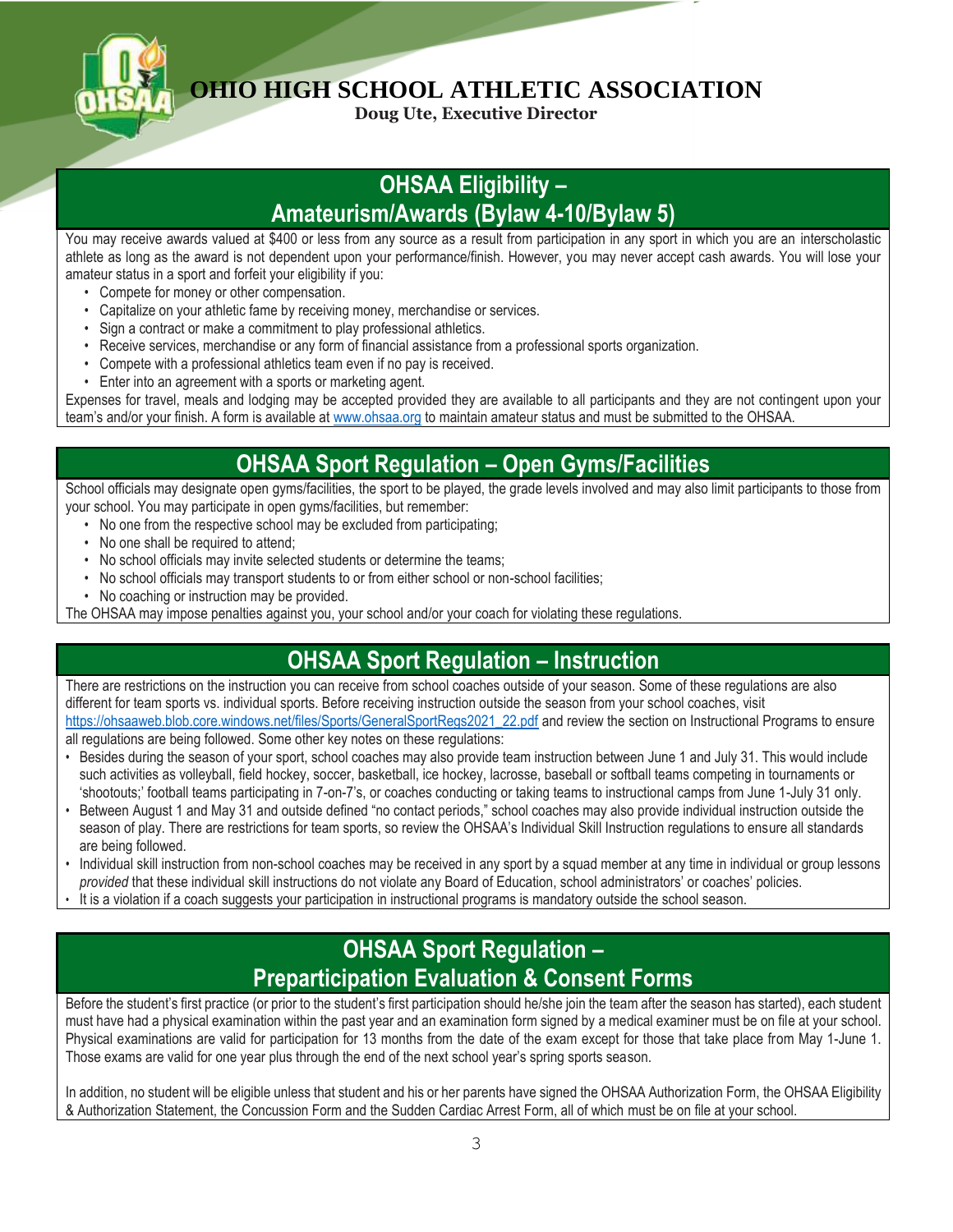

**Doug Ute, Executive Director**

#### **OHSAA Sport Regulation – Non-School Teams**

If you compete on a non-school team or in non-school competition as an individual in the same sport during your school team's season (example: non-school soccer during the school's soccer season), you may lose eligibility. There are also certain restrictions regarding tryouts, practices and competitions with non-school teams before, during and after your school season. Before participating with a non-school team, visit [https://ohsaaweb.blob.core.windows.net/files/Sports/GeneralSportRegs2021\\_22.pdf](https://ohsaaweb.blob.core.windows.net/files/Sports/GeneralSportRegs2021_22.pdf) and review the sections on Non-School Programs/Teams to ensure all regulations are being followed. Some other key notes on these regulations:

- A member of an interscholastic squad in a team sport (baseball, basketball, field hockey, football, ice hockey, lacrosse, soccer, softball and volleyball) may not participate in an athletic contest, tryouts or any type of team or group training or practices on or with a non-school squad in the same sport during the school's interscholastic season once you become a member of the school team. *This would include college teams and/or college tryouts.*
- In the individual sports of bowling, cross country, golf, gymnastics, swimming and diving, tennis, track and field and wrestling, however, you may practice and try out for a non-school team but **may not compete in a contest during your school season**.
- A member of an interscholastic squad in a team sport (baseball, basketball, field hockey, ice hockey, lacrosse, soccer, softball and volleyball) may try out, practice and compete on non-school teams before and after the school season from August 1 to May 31 (there are exceptions for baseball and softball) provided:

The OHSAA's '50 percent limitation' regulation is maintained, meaning the number of students from the same school team on the roster of the non-school team is limited to five (5) students in the sports of soccer, field hockey, ice hockey and lacrosse; four (4) students in the sports of baseball and softball; three (3) students in the sport of volleyball, and two (2) students in the sport of basketball. *School football team members are prohibited from competing on non-school teams except from June 1 to July 31. All football activities during the June 1 to July 31 period must be non-contact and the only football equipment permitted are helmets and cleats.* **Note:** Seniors are exempt from these limitations after the conclusion of their sport season.

• There is no limit on the number of students from the same school team that may participate on the same non- school team from June 1 to July 31.

Check the OHSAA Sport-by-Sport Regulations (available at www.ohsaa.org) for the date you must cease participation on non-school teams in order to be eligible for OHSAA tournament competition, along with penalties for non-compliance with this date.

#### **OHSAA Sport Regulation – Alcohol, Tobacco, Drugs & Steroids**

The OHSAA does not permit the use of any form of alcohol, tobacco or illegal drugs at the site of any interscholastic contests. Besides the health risks involved, use of any of these items will result in you being disqualified from contests and likely facing additional school and legal penalties. There are additional issues related to illicit drugs, such as anabolic steroids and some prescription drugs used with the goal of aiding performance. If you use anabolic steroids or other performance-enhancing drugs of which the OHSAA is aware, you are ineligible for interscholastic competition until medical evidence indicates that your system is free of these drugs.

Another prominent issue is the use of supplements. The increased availability of these items allows student-athletes access to a wide variety of products aggressively marketed in fitness and strength training magazines and websites. Often their marketing campaigns include promises, endorsed by faulty research claims, of extra- ordinary weight loss, explosive power or tremendous strength gains. It is important for coaches, athletic administrators and parents to educate themselves about what substances your student-athletes may be using and about the potential risks involved with uneducated supplement use.

## **OHSAA Sport Regulation – Concussion & Sudden Cardiac Arrest Management**

It is everyone's responsibility to take the necessary pre- cautions to reduce the likelihood of brain injuries and sudden cardiac arrest.

In Ohio, any athlete who exhibits signs, symptoms, or behaviors consistent with a concussion, such as loss of consciousness, headache, dizziness, confusion or balance problems, shall be immediately removed from the contest or practice and shall not return to play that same day. Thereafter, the student shall not return to practice or competition until cleared with written authorization from a physician or health care provider approved by the local board in accordance with state law.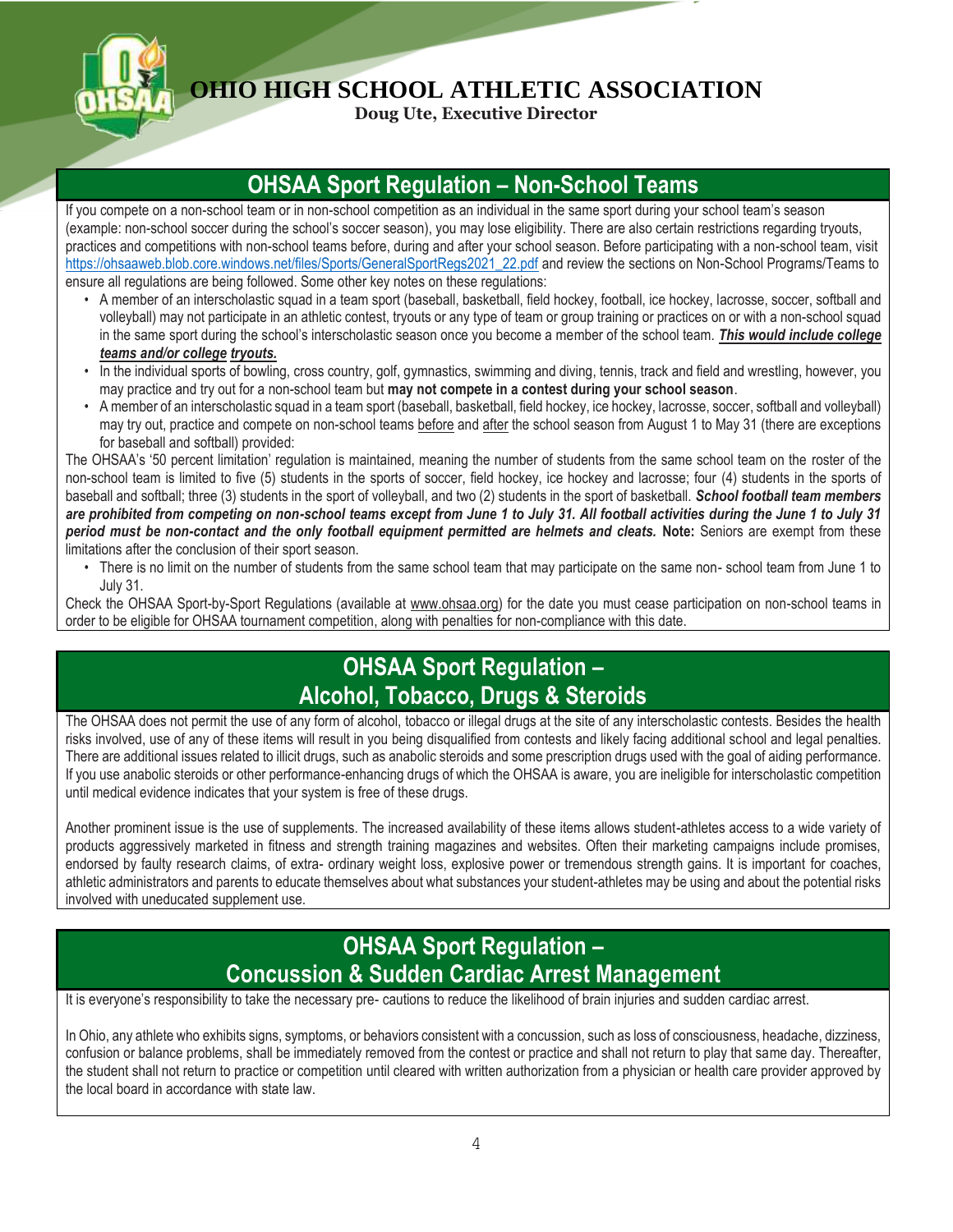

**Doug Ute, Executive Director**

Sudden Cardiac Arrest (SCA) is the most common cause of death among student-athletes, and dizziness, loss of breath and a racing heart are often symptoms that are overlooked. In many cases, recognizing the signs of cardiac trouble means student-athletes can continue their athletic participation.

Each school is required to review both its concussion and sudden cardiac arrest management protocols with students and their parents; each student and his or her parents must review and sign both the Ohio Department of Health's "Concussion Information Sheet" and a "Sudden Cardiac Arrest Information Sheet" prior to participation, and parents and students are highly encouraged to review short video presentations on both concussions and sudden cardiac arrest. Check with your school administrators on where to find these videos.

#### **OHSAA Sport Regulation – Sporting Behavior**

The OHSAA's vision for positive sporting behavior is built on expectations. It calls on the school community — administrators, teachers, coaches, students, parents and fans — to strive for positive sporting behavior in everything they do by teaching the values of ethics, integrity, equity, fairness and respect.

As a student-athlete, you are expected to accept the responsibility and privilege of representing your school and community while participating in school sports. You are expected to treat opponents, coaches and officials with respect, and ensure your actions do not incite fans or other participants or attempt to embarrass, ridicule or demean others.

The OHSAA has established a policy for students ejected for unsporting behavior or flagrant fouls. If you are ejected:

- You will be ineligible for all contests for the remainder of that day, and you will be ineligible for all contests at all levels in that sport until **two** regular season contests are played at the same level as the ejection (one contest in football).
- If you are ejected for **fighting** you will be ineligible for all contests for the remainder of that day, and you will be ineligible for all contests at all levels in that sport until **FOUR** regular season contests are played at the same level as the ejection (two contests in football).

If you are ejected a second time in a season, you are subject to additional, more stringent penalties, including a maximum penalty of suspension from play for the remainder of the season in that sport.

As a participant in school sports, you are expected to act with dignity, speak with courtesy and play with pride. In short, Respect the Game!

# *See Eligibility Checklist on Page 6…*